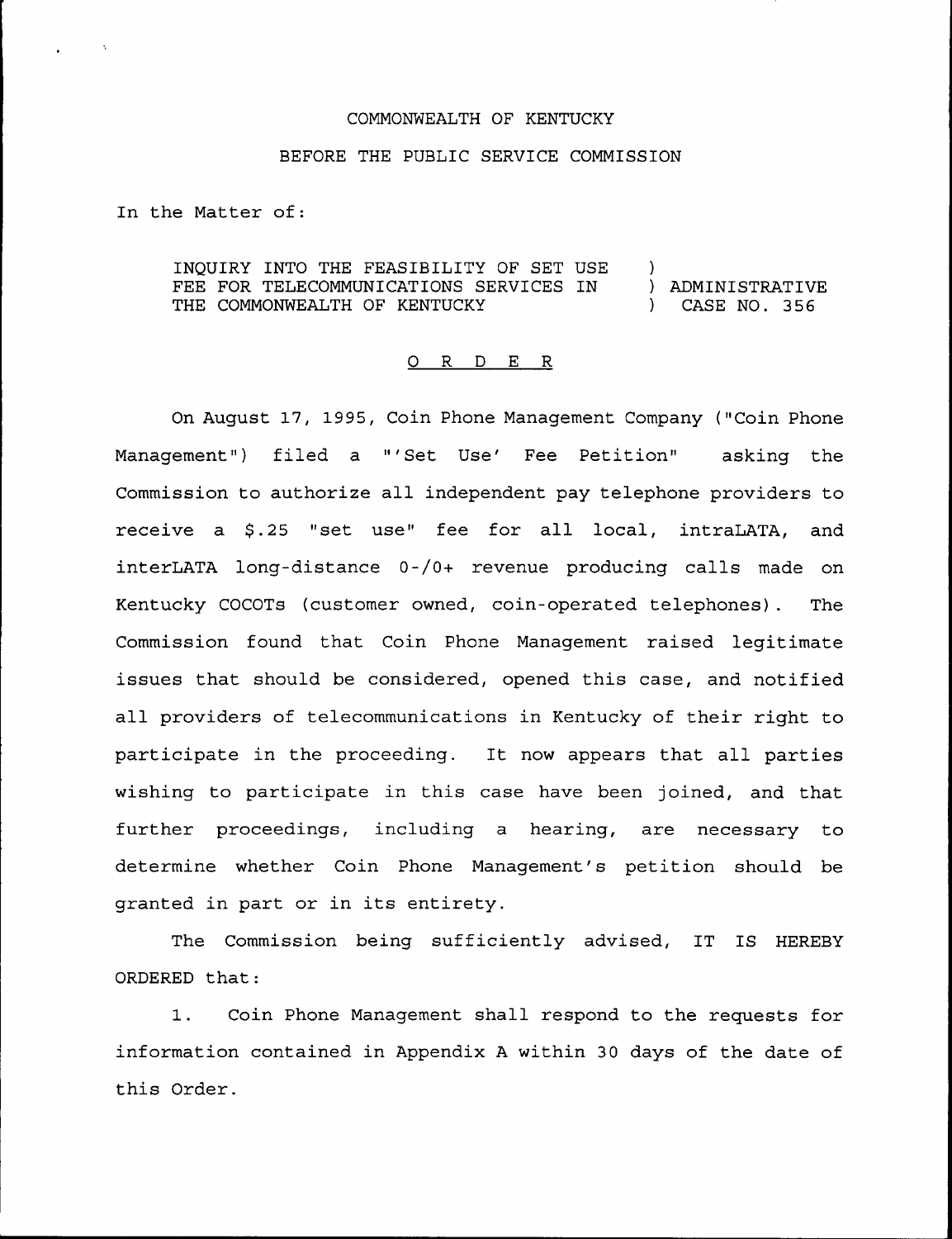2. All parties shall adhere to the procedural schedule attached as Appendix <sup>B</sup> to this Order.

3. Motions for extensions of time with respect to the procedural schedule shall be made in writing and will be granted only upon a showing of compelling reasons.

4. Each response to a request for information shall include the name of the witness who will be responsible for responding to the questions related to the information provided, with copies to all parties of record and 11 copies to the Commission.

5. Nothing contained in this Order shall prevent the Commission from entering further Orders in this matter.

Done at Frankfort, Kentucky, this 4th day of January, 1996.

PUBLIC SERVICE COMMISSION

Jula K Beath #1

ATTEST:

 $lill<sub>4</sub>$ 

Executive Director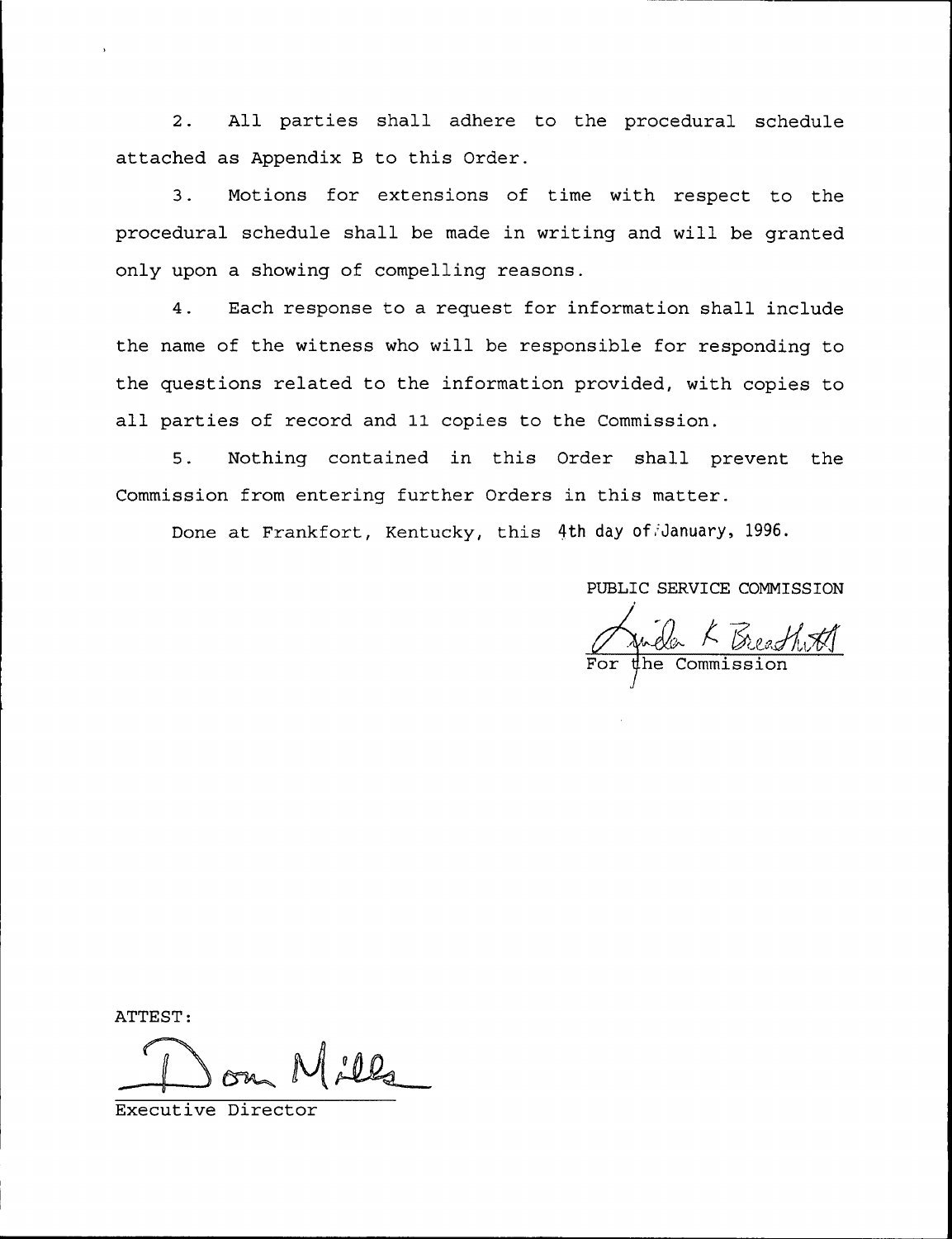## APPENDIX A

## APPENDIX TO AN ORDER OF THE KENTUCKY PUBLIC SERVICE COMMISSION IN ADMINISTRATIVE CASE NO. 356 DATED JANUARY 4, 1996.

1. The Independent Telephone Group ("ITG") filed, on October 18, 1995, a statement citing the expense of altering LECs' billing systems to accommodate "set use" fees and recommending that any "set use" authorization apply only in LEC service areas where the LECs seek authorization for "set use" fees for their own payphones. Provide a response to this recommendation.

2. Provide evidence that the dial-around fee established by the FCC does, or does not, provide compensation sufficient to allow Coin Phone Management to recover total interstate and intrastate investments and costs.

3. Does BellSouth receive any compensation for the use of its payphones and <sup>a</sup> return on its investment or return of costs from the interstate jurisdiction? Explain.

4. On April 13, 1994, in Case No. 93-Q38, Coin Phone Management filed <sup>a</sup> motion for continuance on the grounds that it and AT&T were near a settlement of the dial-around compensation issue presented in that case. On May 4, 1994, Coin Phone Management stated that AT&T and the trade association of which Coin Phone management is a part had tentatively agreed that AT&T would pay \$.25 per call to compensate the competitive pay telephone industry for dial around calls. Is this agreement, or a similar one, now in effect'?

(a) If no, why not?

(b) If yes, provide a copy of the agreement.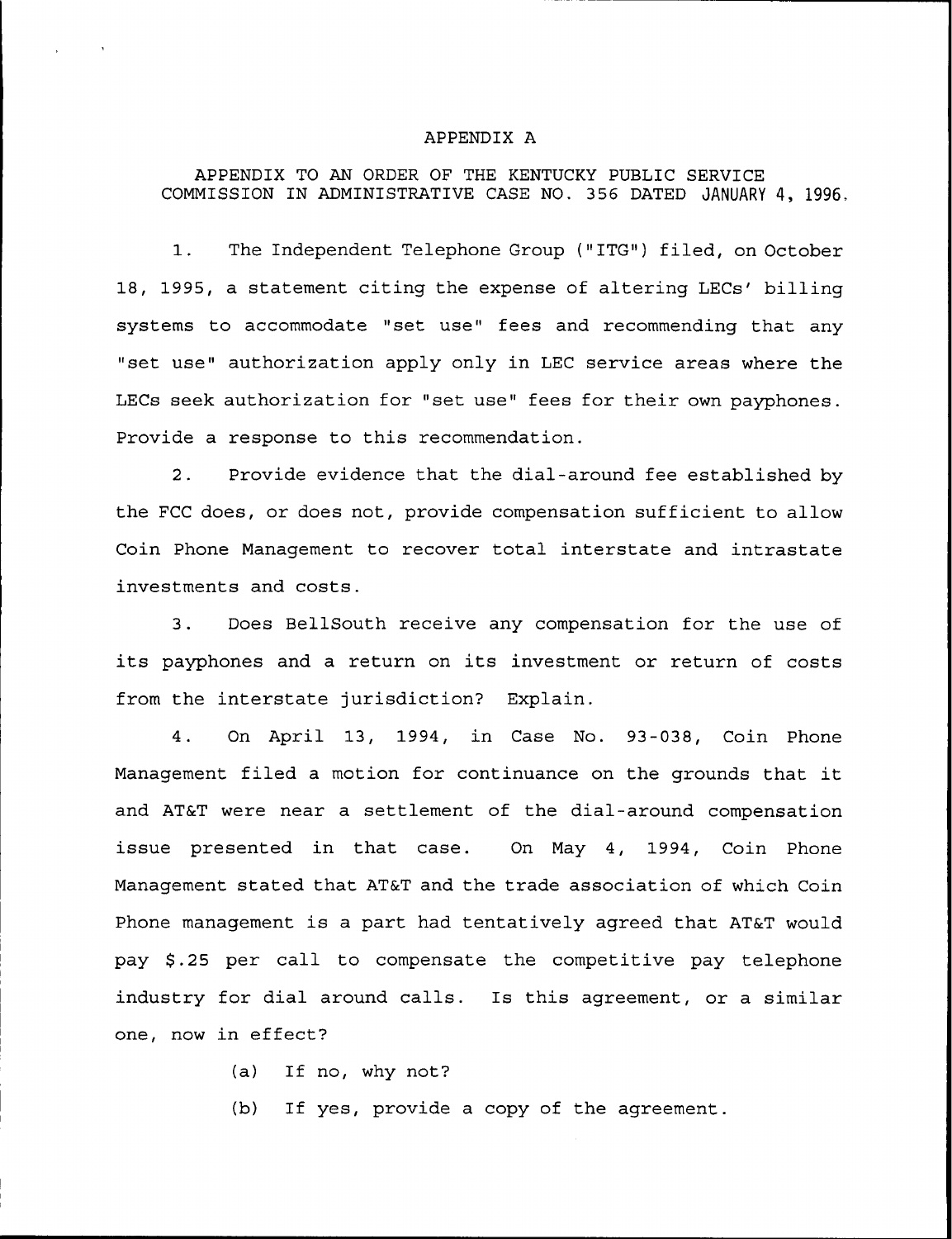$5.$ If the agreement discussed in Item <sup>4</sup> is in effect, explain why Coin Phone Management should be allowed to collect an additional S.25 fee for set use.

 $\sim$